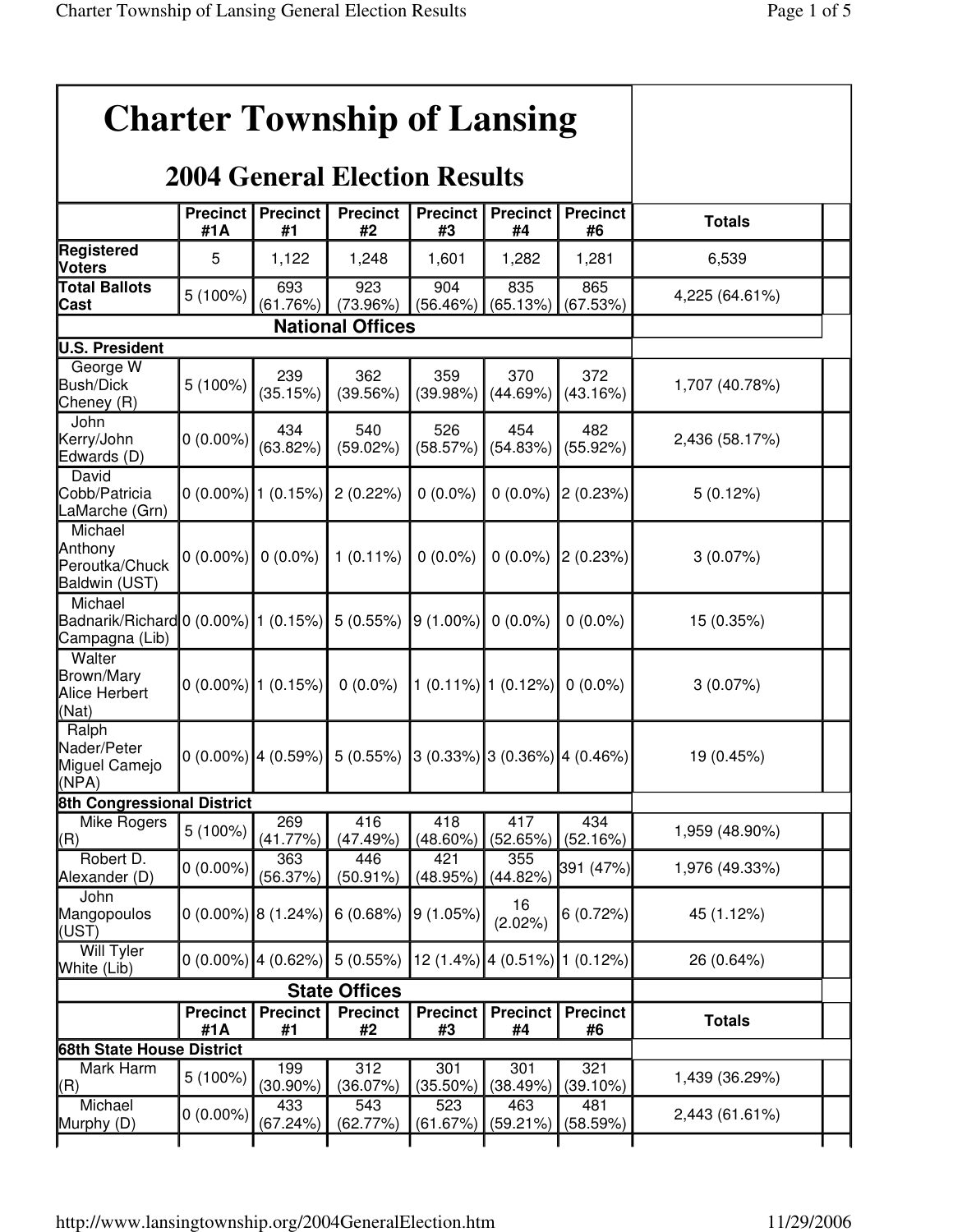| Delrae<br>Finnerty (UST)                           | $0(0.00\%)$      | 12<br>1.86%           | 10 (1.16%)                               | 24<br>(2.83%)      | 18<br>$(2.30\%)$   | 19<br>(2.31%)      | 83 (2.00%)     |  |
|----------------------------------------------------|------------------|-----------------------|------------------------------------------|--------------------|--------------------|--------------------|----------------|--|
| <b>State Board of Education</b>                    |                  |                       |                                          |                    |                    |                    |                |  |
| Nancy<br>Danhof (R)                                | 4<br>$(50.00\%)$ | 215<br>(17.75%)       | 363<br>(22.32%)                          | 314<br>$(19.70\%)$ | 331<br>(22.89%)    | 363<br>(23.45%)    | 1,590 (21.39%) |  |
| Robert M<br>Smart (R)                              | 4<br>$(50.00\%)$ | 196<br>(16.18%)       | 290<br>$(17.84\%)$                       | 294<br>(18.44%)    | 280<br>(19.36%)    | 308<br>$(19.90\%)$ | 1,372 (18.46%) |  |
| <b>Marianne</b><br><b>Yared McGuire</b><br>(D)     | $0(0.00\%)$      | 371<br>(30.64%)       | 453<br>(27.86%)                          | 462<br>(28.98%)    | 384<br>(26.56%)    | 433<br>(27.97%)    | 2,103 (28.29%) |  |
| <b>Herbert S</b><br>Moyer (D)                      | $0(0.00\%)$      | 340<br>(28.08%)       | 419<br>(25.77%)                          | 407<br>(25.53%)    | 347 (24%)          | 370<br>$(23.90\%)$ | 1,883 (25.33%) |  |
| Peter Ponzetti<br>(Grn)                            | $0(0.00\%)$      | 28<br>$(2.31\%)$      | 37 (2.28%)                               | 19<br>(1.19%)      | 6(0.41%)           | 16<br>(1.03%)      | 106 (0.01%)    |  |
| Gail M<br>Graeser (UST)                            |                  | $0(0.00\%)$ 7 (0.58%) | 8(0.49%)                                 | 20<br>(1.25%)      | 24<br>$(1.66\%)$   | 14<br>$(0.90\%)$   | 73 (0.01%)     |  |
| Stephanie<br>Poortenga (UST)                       |                  |                       | $0(0.00\%)$ 8 (0.66%) 13 (0.80%)         | 17<br>$(1.07\%)$   | 22<br>(1.52%)      | 14<br>$(0.90\%)$   | 74 (0.01%)     |  |
| Scotty Boman<br>(Lib)                              | $0(0.00\%)$      | 24<br>$(1.98\%)$      | 18 (1.11%)                               | 33<br>(2.07%)      | 21<br>(1.45%)      | 14<br>$(0.90\%)$   | 110 (0.01%)    |  |
| Ernie<br>Whiteside (Lib)                           | $0(0.00\%)$      | 14<br>(1.16%)         | 14 (0.86%)                               | 16<br>$(1.00\%)$   | 12<br>(0.83%)      | 4 (0.26%)          | 60 (0.008%)    |  |
| Colette<br>McLogan (Nat)                           |                  |                       | $0(0.00\%)$  8 $(0.66\%)$  11 $(0.68\%)$ | 12<br>(0.75%)      | 19<br>(1.31%)      | 12<br>(0.78%)      | 62 (0.008%)    |  |
| University of Michigan Board of Regents            |                  |                       |                                          |                    |                    |                    |                |  |
| Patrick<br>Anderson (R)                            | 4<br>$(50.00\%)$ | 205<br>(17.49%)       | 305<br>(19.55%)                          | 288<br>(18.32%)    | 303<br>(21.14%)    | 329<br>(21.83%)    | 1,434 (19.77%) |  |
| <b>Carl Meyers</b><br>(R)                          | 4<br>$(50.00\%)$ | 181<br>$(15.44\%)$    | 284<br>$(18.21\%)$                       | 286<br>(18.19%)    | 281<br>(19.61%)    | 299<br>(19.84%)    | 1,335 (18.41%) |  |
| Olivia P.<br>Maynard (D)                           | $0(0.00\%)$      | 354<br>$(30.20\%)$    | 438<br>$(28.08\%)$                       | 467<br>(29.71%)    | 385<br>(26.87%)    | 422<br>$(28.00\%)$ | 2,066 (28.49%) |  |
| S. Martin<br>Taylor (D)                            | $0(0.00\%)$      | 326<br>(27.82%)       | 410<br>(26.28%)                          | 409<br>(26.02%)    | 357<br>(24.91%)    | 367<br>(24.35%)    | 1,869 (25.77%) |  |
| Nathaniel<br>Damren (Grn)                          | $0(0.00\%)$      | 29<br>(2.47%)         | 26 (1.67%)                               | 20<br>(1.27%)      | $3(0.21\%)$        | 15<br>$(1.00\%)$   | 93 (0.01%)     |  |
| Karen Adams<br>(UST)                               | $0(0.00\%)$      | 11<br>$(0.94\%)$      | 23 (1.47%)                               | 27<br>(1.72%)      | 36<br>(2.51%)      | 22<br>(1.46%)      | 119 (0.02%)    |  |
| Joe Sanger<br>(UST)                                | $0(0.00\%)$      | 13<br>$(1.11\%)$      | 18 (1.15%)                               | 13<br>(0.83%)      | 17<br>(1.19%)      | 11<br>(0.73%)      | 72 (0.01%)     |  |
| Michael R.<br>Corliss (Lib)                        | $0(0.00\%)$      | 23<br>$(1.96\%)$      | 20 (1.28%)                               | 21<br>(1.34%)      | 16<br>(1.12%)      | 17<br>(1.13%)      | 97 (0.01%)     |  |
| James Lewis<br>Hudler (Lib)                        | $0(0.00\%)$      | 14<br>(1.19%)         | 26 (1.67%)                               | 20<br>(1.27%)      | 11<br>$(0.77\%)$   | 13<br>$(0.86\%)$   | 84 (0.01%)     |  |
| Mary F<br>Debusschere<br>(Nat)                     | $0(0.00\%)$      | 16<br>(1.37%)         | 10 (0.64%)                               | 21<br>$(1.34\%)$   | 24<br>(1.67%)      | 12<br>$(0.80\%)$   | 83 (0.01%)     |  |
| <b>Michigan State University Board of Trustees</b> |                  |                       |                                          |                    |                    |                    |                |  |
| Melanie<br>Foster (R)                              | 4<br>$(50.00\%)$ | 232<br>(19.09%)       | 354<br>(21.49%)                          | 308<br>(19.24%)    | 315<br>(21.53%)    | 359<br>(23.13%)    | 1,572 (2100%)  |  |
| Randall<br>Pittman (R)                             | 4<br>$(50.00\%)$ | 204<br>(16.79%)       | 332<br>(20.16%)                          | 306<br>(19.11%)    | 286<br>(19.55%)    | 325<br>(20.94%)    | 1,457 (19.46%) |  |
| Joel I.<br>Ferguson (D)                            | $0(0.00\%)$      | 344<br>(28.31%)       | 436<br>(26.47%)                          | 476<br>(29.73%)    | 395 (27%)          | 403<br>(25.97%)    | 2,054 (27.44%) |  |
| Phil<br>Thompson (D)                               | $0(0.00\%)$      | 336<br>(27.65%)       | 427<br>(25.93%)                          | 407<br>(25.42%)    | 364<br>$(24.88\%)$ | 392<br>(25.26%)    | 1,926 (25.73%) |  |
| Benjamin                                           |                  | 31                    |                                          | 19                 |                    | 14                 |                |  |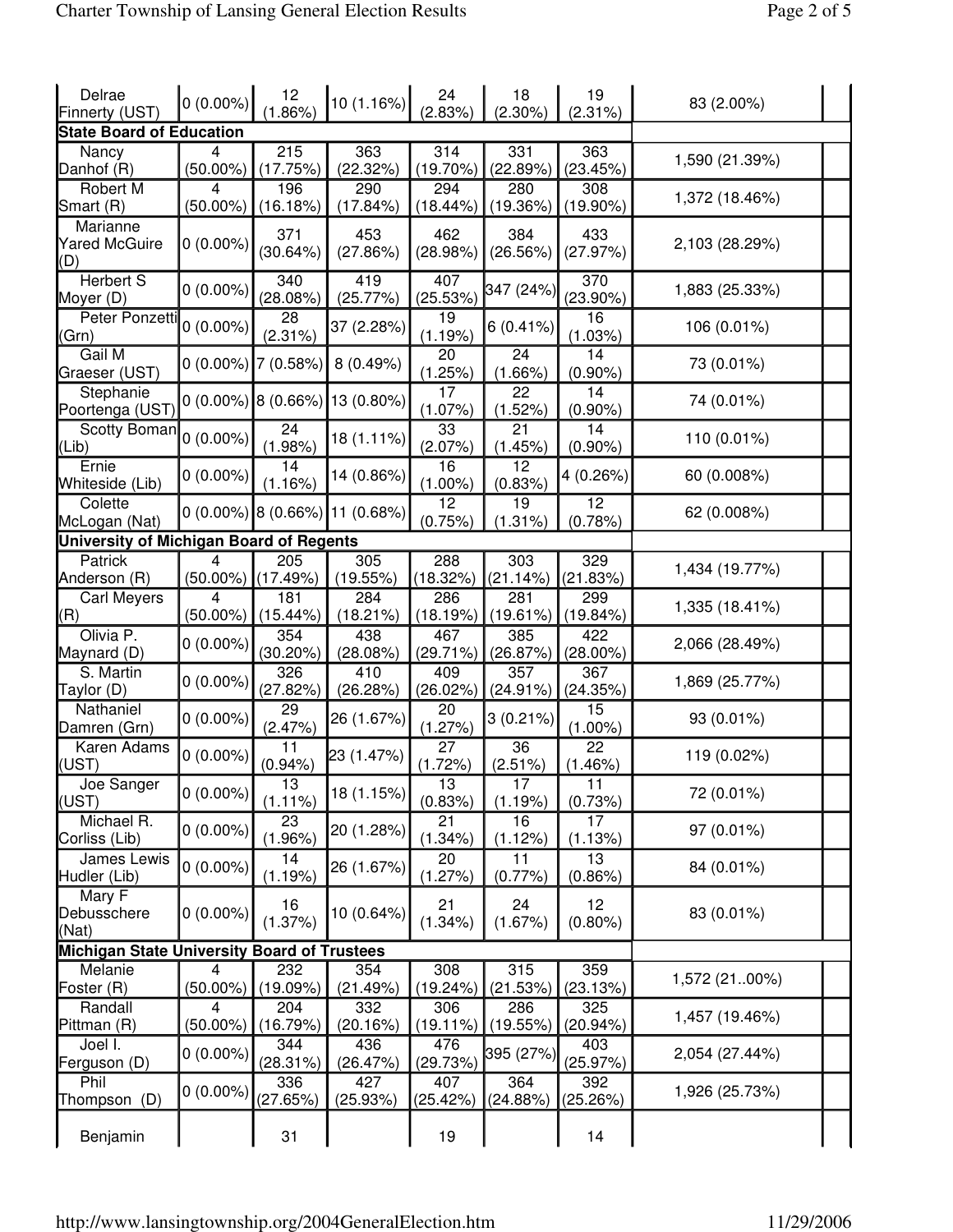| Alan Burgis<br>(Grn)                              | $0(0.00\%)$                   | (2.55%)               | 27 (1.64%)            | (1.19%)               | 4(0.27%)                                                                   | $(0.90\%)$                   | 95 (0.01%)     |  |
|---------------------------------------------------|-------------------------------|-----------------------|-----------------------|-----------------------|----------------------------------------------------------------------------|------------------------------|----------------|--|
| <b>Crystal Van</b><br>Sickle (UST)                | $0(0.00\%)$                   | 15<br>(1.23%)         | 19 (1.15%)            | 26<br>(1.62%)         | 29<br>$(1.98\%)$                                                           | 19<br>(1.22%)                | 108 (0.01%)    |  |
| Bill Hall (Lib)                                   | $0(0.00\%)$                   | 21<br>(1.73%)         | 22 (1.34%)            | 20<br>(1.25%)         | 24<br>(1.64%                                                               | 17<br>$(1.10\%)$             | 104 (0.01%)    |  |
| Michael H.<br>Miller (Lib)                        | $0(0.00\%)$                   | 17<br>$(1.40\%)$      | 15 (0.91%)            | 16<br>$(1.00\%)$      | 17<br>(1.16%)                                                              | 6(0.39%)                     | 71 (0.01%)     |  |
| Katherine<br>Dern (Nat)                           | $0(0.00\%)$                   | 15<br>(1.23%)         | 15 (0.91%)            | 23<br>$(1.44\%)$      | 29<br>(1.98%                                                               | 17<br>$(1.10\%)$             | 99 (0.00%)     |  |
| <b>Wayne State University Board of Governors</b>  |                               |                       |                       |                       |                                                                            |                              |                |  |
| Susan Licata<br>Haroutunian (R)                   | 4<br>$(50.00\%)$              | 177<br>(15.86%)       | 284<br>$(19.0\%)$     | 276<br>(18.13%)       | 273<br>(19.81%)                                                            | 294<br>(20.43%)              | 1,308 (18.80%) |  |
| Paul C.<br>Hillegonds (R)                         | 4<br>$(50.00\%)$              | 193<br>(17.29%)       | 330<br>$(22.07\%)$    | 283<br>(18.59%)       | 286<br>(20.75%)                                                            | 328<br>(22.79%)              | 1,424 (20.47%) |  |
| <b>Tina Abbott</b><br>(D)                         | $0(0.00\%)$                   | 342<br>(30.65%)       | 404<br>$(27.02\%)$    | 427<br>$(28.06\%)$    | 376<br>(27.29%)                                                            | 379<br>(26.34%)              | 1,928 (27.71%) |  |
| Annetta<br>Miller (D)                             | $0(0.00\%)$                   | 321<br>(28.76%)       | 391<br>(26.15%)       | 432<br>$(28.38\%)$    | 362<br>(26.27%)                                                            | 374<br>(25.99%)              | 1,880 (27.02%) |  |
| Margaret<br>Gutshall (Grn)                        | $0(0.00\%)$                   | 31<br>(2.78%)         | 26 (1.74%)            | 21<br>(1.38%)         | 14<br>$(1.02\%)$                                                           | 15<br>$(1.04\%)$             | 107 (0.01%)    |  |
| Philip A<br>Adams (UST)                           | $0(0.00\%)$                   | 10<br>$(0.90\%)$      | $9(0.60\%)$           | 21<br>(1.38%)         | 14<br>(1.02%)                                                              | 17<br>(1.18%)                | 71 (0.01%)     |  |
| Jerry<br>Jankiewicz (Lib)                         | $0(0.00\%)$                   | 18<br>(1.61%)         | 25 (1.67%)            | 23<br>(1.51%)         | 18<br>(1.31%)                                                              | 11<br>(0.76%)                | 95 (0.01%)     |  |
| Thomas W.<br>Jones (Lib)                          | $0(0.00\%)$                   | 14<br>(1.25%)         | 19 (1.27%)            | 20<br>(1.31%)         | 17<br>(1.23%)                                                              | 10<br>(0.69%)                | 80 (0.01%)     |  |
| Kathleen<br>Oakford (Nat)                         | $0(0.00\%)$                   | 10<br>$(0.90\%)$      | 7(0.47%)              | 19<br>(1.25%)         | 18<br>(1.31%)                                                              | 11<br>(0.76%)                | 65 (0.01%)     |  |
|                                                   |                               |                       | <b>County Offices</b> |                       |                                                                            |                              |                |  |
|                                                   |                               |                       |                       |                       |                                                                            |                              |                |  |
|                                                   | <b>Precinct</b><br>#1A        | <b>Precinct</b><br>#1 | <b>Precinct</b><br>#2 | <b>Precinct</b><br>#3 | <b>Precinct</b><br>#4                                                      | <b>Precinct</b><br>#6        | <b>Totals</b>  |  |
|                                                   |                               |                       |                       |                       |                                                                            |                              |                |  |
| <b>Prosecuting Attorney</b><br>Laura Moody<br>(R) | 4<br>$(80.00\%)$              | 202<br>(31.70%)       | 283<br>(32.38%)       | 275<br>(31.87%)       | 284<br>(35.86%)                                                            | $\overline{292}$<br>(35.44%) | 1,340 (33.54%) |  |
| Stuart<br>Dunnings III (D)                        | $ (20.00\%) $ (68.29%)        | 435                   | 591<br>(67.62%)       | 588                   | 508<br>$\left(68.13\% \right) \left(64.14\% \right) \left(64.56\% \right)$ | 532                          | 2,655 (66.46%) |  |
| Sheriff                                           |                               |                       |                       |                       |                                                                            |                              |                |  |
| James Gill<br>(R)                                 | 3<br>$(60.00\%)$              | 201<br>(31.55%)       | 286<br>(32.69%)       | 330<br>(38.19%)       | 296<br>(37.33%)                                                            | 322<br>$(38.80\%)$           | 1,438 (35.91%) |  |
| Gene<br>Wriggelsworth<br>(D)                      | $\overline{c}$<br>$(40.00\%)$ | 436<br>(68.45%)       | 589<br>(67.31%)       | 534<br>(61.81%)       | 497<br>(62.67%)                                                            | 508<br>(61.20%)              | 2,566 (64.09%) |  |
| <b>County Clerk</b>                               |                               |                       |                       |                       |                                                                            |                              |                |  |
| D. Shane<br>Gruber (R)                            | 4<br>$(100.00\%)$             | 184<br>(30.02%)       | 289<br>(34.69%)       | 271<br>(32.61%)       | 302<br>(40.05%)                                                            | 323<br>(40.83%)              | 1,373 (35.89%) |  |
| Mike<br>Bryanton (D)                              | $0(0.00\%)$                   | 429<br>(69.98%)       | 544<br>$(65.31\%)$    | 560<br>(67.39%)       | 452<br>(59.95%                                                             | 468<br>(59.17%)              | 2,453 (64.11%) |  |
| <b>County Treasurer</b>                           |                               |                       |                       |                       |                                                                            |                              |                |  |
| Scott A<br>Clarke (R)                             | 4<br>$(100.00\%)$             | 214<br>(35.26%)       | 317<br>(38.33%)       | 329<br>(39.78%)       | 329<br>(43.93%)                                                            | 325<br>(41.56%)              | 1,518 (39.99%) |  |
| Eric<br>Schertzing (D)                            | $0(0.00\%)$                   | 393<br>(64.74%)       | 510<br>$(61.67\%)$    | 498<br>(60.22%)       | 420<br>(56.07%                                                             | 457<br>(58.44%)              | 2,278 (60.01%) |  |
| <b>Register of Deeds</b>                          |                               |                       |                       |                       |                                                                            |                              |                |  |
| <b>Talbot Ziegler</b><br>(R)                      | 4<br>$(100.00\%)$             | 179<br>$(29.30\%)$    | 258<br>(30.82%)       | 265<br>(31.70%)       | 271<br>(35.52%)                                                            | 281<br>(35.52%)              | 1,258 (32.74%) |  |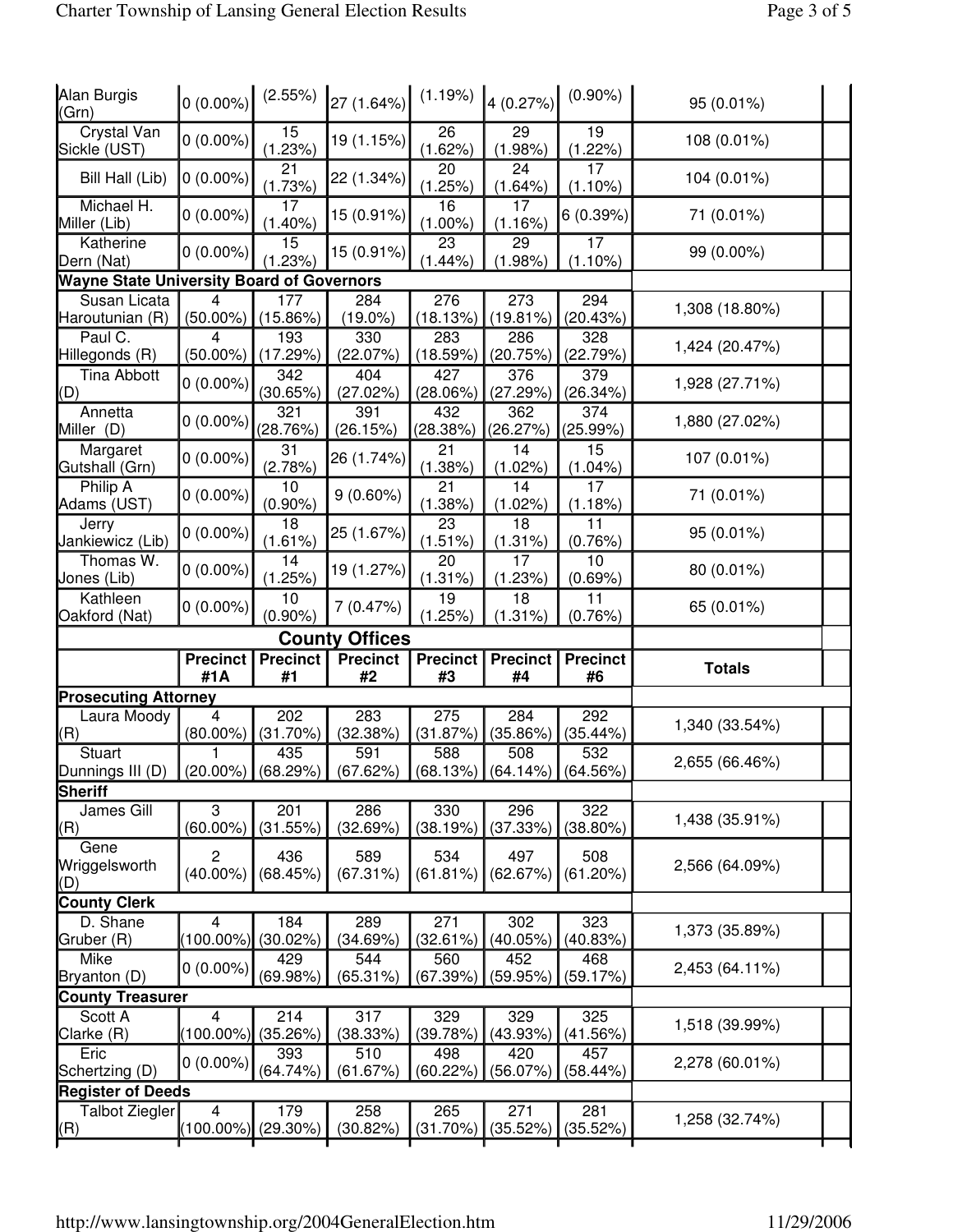| Paula                                 | $\left 0\right\rangle(0.00\%) \left \frac{432}{(70.70\%)}\right $ |                 | 579<br>(69.18%)                           | 571                                  | 492             | 510             | 2,584 (67.26%)  |  |
|---------------------------------------|-------------------------------------------------------------------|-----------------|-------------------------------------------|--------------------------------------|-----------------|-----------------|-----------------|--|
| Johnson (D)                           |                                                                   |                 |                                           | $(68.30\%)$                          | (64.48%)        | (64.48%)        |                 |  |
| <b>Drain Commissioner</b>             |                                                                   |                 |                                           |                                      |                 |                 |                 |  |
| Scott<br>McDonald (R)                 | 4<br>(100.00%) (32.63%)                                           | 202             | 275<br>(32.62%)                           | 301 (36%)                            | 291<br>(38.34%) | 314<br>(39.55%) | 1,387 (35.98%)  |  |
| Patrick E.                            | $0(0.00\%)$                                                       | 417             | 568                                       |                                      | 468             | 480             |                 |  |
| Lindeman (D)                          |                                                                   | (67.37%)        | (67.38%)                                  | 535 (64%)                            | $(61.66\%)$     | (60.45%)        | 2,468 (64.02%)  |  |
| <b>County Commissioner - 1st Dist</b> |                                                                   |                 |                                           |                                      |                 |                 |                 |  |
| C. Blake                              |                                                                   |                 |                                           | 312                                  | 275             | 299             |                 |  |
| Johnson (R)                           |                                                                   |                 |                                           | (37.86%)                             | (35.58%)        | (37.38%)        | 886 (36.96%)    |  |
| Victor<br>Celentino (D)               |                                                                   |                 |                                           | 512<br>(62.14%)                      | 498<br>(64.42%  | 501<br>(62.63%) | 1,511 (63.04%)  |  |
| <b>County Commissioner -3rd Dist</b>  |                                                                   |                 |                                           |                                      |                 |                 |                 |  |
| Mike Walsh                            |                                                                   | 228             | 334                                       |                                      |                 |                 |                 |  |
| (R)                                   |                                                                   | (37.62%)        | $(40.10\%)$                               |                                      |                 |                 | 562 (39.05%)    |  |
| Tina<br>Weatherwax-                   |                                                                   | 378             | 499                                       |                                      |                 |                 |                 |  |
| Grant (D)                             |                                                                   | (62.38%)        | $(59.90\%)$                               |                                      |                 |                 | 877 (60.95%)    |  |
|                                       |                                                                   |                 |                                           |                                      |                 |                 |                 |  |
| <b>County Commissioner -5th Dist</b>  |                                                                   |                 |                                           |                                      |                 |                 |                 |  |
| Edward<br>Benson (R)                  | 4<br>$(100.00\%)$                                                 |                 |                                           |                                      |                 |                 | 4 (100.00%)     |  |
| Andy Schor<br>(D)                     | $0(0.00\%)$                                                       |                 |                                           |                                      |                 |                 | $0(0.00\%)$     |  |
|                                       |                                                                   |                 | <b>Township Offices</b>                   |                                      |                 |                 |                 |  |
|                                       | <b>Precinct</b>                                                   | <b>Precinct</b> | <b>Precinct</b>                           | <b>Precinct</b>                      | <b>Precinct</b> | <b>Precinct</b> |                 |  |
|                                       | #1A                                                               | #1              | #2                                        | #3                                   | #4              | #6              | <b>Totals</b>   |  |
| <b>Township Supervisor</b>            |                                                                   |                 |                                           |                                      |                 |                 |                 |  |
| John Daher                            | 4                                                                 | 349             |                                           | 497                                  | 498             | 540             |                 |  |
| (R)                                   | $(100.00\%)$                                                      | $(100\%)$       | 523 (100%)                                | 100%                                 | (100%)          | (100%)          | 2,411 (100.00%) |  |
| <b>Township Clerk</b>                 |                                                                   |                 |                                           |                                      |                 |                 |                 |  |
| Susan Aten                            | 4                                                                 | 369             |                                           | 505                                  | 503             | 547             |                 |  |
| (R)                                   | $(100.00\%)$                                                      | $(100\%)$       | 497 (100%)                                | $(100\%)$                            | (100%)          | (100%)          | 2,425 (100.00%) |  |
| <b>Township Treasurer</b>             |                                                                   |                 |                                           |                                      |                 |                 |                 |  |
| David D.                              |                                                                   | 192             |                                           |                                      |                 |                 |                 |  |
| Head (R)                              | 4<br>$(100.00\%)$                                                 | (30.82%)        | 278<br>(32.78%)                           | 268<br>$(32.60\%)$                   | 265<br>(34.69%) | 300<br>(37.13%) | 1,307 (33.78%)  |  |
| Kathleen M.                           |                                                                   | 431             | 570                                       | 554                                  | 499             | 508             |                 |  |
| Rodgers (D)                           | $\vert 0\> (0.00\%)$                                              | $(69.18\%)$     | (67.22%)                                  | $ (67.40\%) $ (65.31%) $ (62.87\%) $ |                 |                 | 2,562 (66.22%)  |  |
| <b>Township Trustee (4 positions)</b> |                                                                   |                 |                                           |                                      |                 |                 |                 |  |
| Howard Love                           | 4                                                                 | 274             | 438                                       | 406                                  | 389             | 464             |                 |  |
| (R)                                   | $(100.00\%)$                                                      | (20.42%)        | (22.69%)                                  | (22.38%)                             | (22.76%)        | (25.09%)        | 1,975 (22.83%)  |  |
| Joseph D.                             | 4                                                                 | 269             | 427                                       | 365                                  | 367             | 410             |                 |  |
| Sambaer (R)                           | $(100.00\%)$                                                      | (20.04%)        | (22.12%)                                  | (20.12%)                             | (21.47%)        | (22.17%)        | 1,842 (21.29%)  |  |
| Tom                                   |                                                                   | 404             | 535                                       | 527                                  | 484             | 499             |                 |  |
| Masseau (D)                           | $0(0.00\%)$                                                       | $(30.10\%)$     | (27.72%)                                  | (29.05%)                             | (28.32%)        | (26.99%)        | 2,449 (28.31%)  |  |
| Leo C.                                |                                                                   | 395             | 530                                       | 516                                  | 469             | 476             |                 |  |
| Rodgers (D)                           | $0(0.00\%)$                                                       | (29.43%)        | (27.46%)                                  | (28.45%)                             | (27.44%         | (25.74%)        | 2,386 (27.58%)  |  |
|                                       |                                                                   |                 | <b>Non Partisan Offices and Proposals</b> |                                      |                 |                 |                 |  |
|                                       |                                                                   |                 |                                           |                                      | <b>Precinct</b> | <b>Precinct</b> |                 |  |
|                                       |                                                                   |                 |                                           |                                      |                 |                 |                 |  |
|                                       | Precinct                                                          | <b>Precinct</b> | <b>Precinct</b>                           | <b>Precinct</b>                      |                 |                 | <b>Totals</b>   |  |
|                                       | #1A                                                               | #1              | #2                                        | #3                                   | #4              | #6              |                 |  |
| Supreme Court Justice (8 year term)   |                                                                   |                 |                                           |                                      |                 |                 |                 |  |
| Marilyn Kelly                         |                                                                   | 389             | 519                                       | 434                                  | 406             | 481             | 2,230 (36.30%)  |  |
|                                       | (16.67%)                                                          | (39.49%)        | (36.73%)                                  | (34.34%)                             | (34.15%)        | (37.37%)        |                 |  |
| Stephen J<br>Markman                  | 2<br>(33.33%)                                                     | 242<br>(24.57%) | 358<br>(25.34%)                           | 278<br>(21.99%)                      | 280<br>(23.55%) | 320<br>(24.86%) | 1,480 (24.09%)  |  |